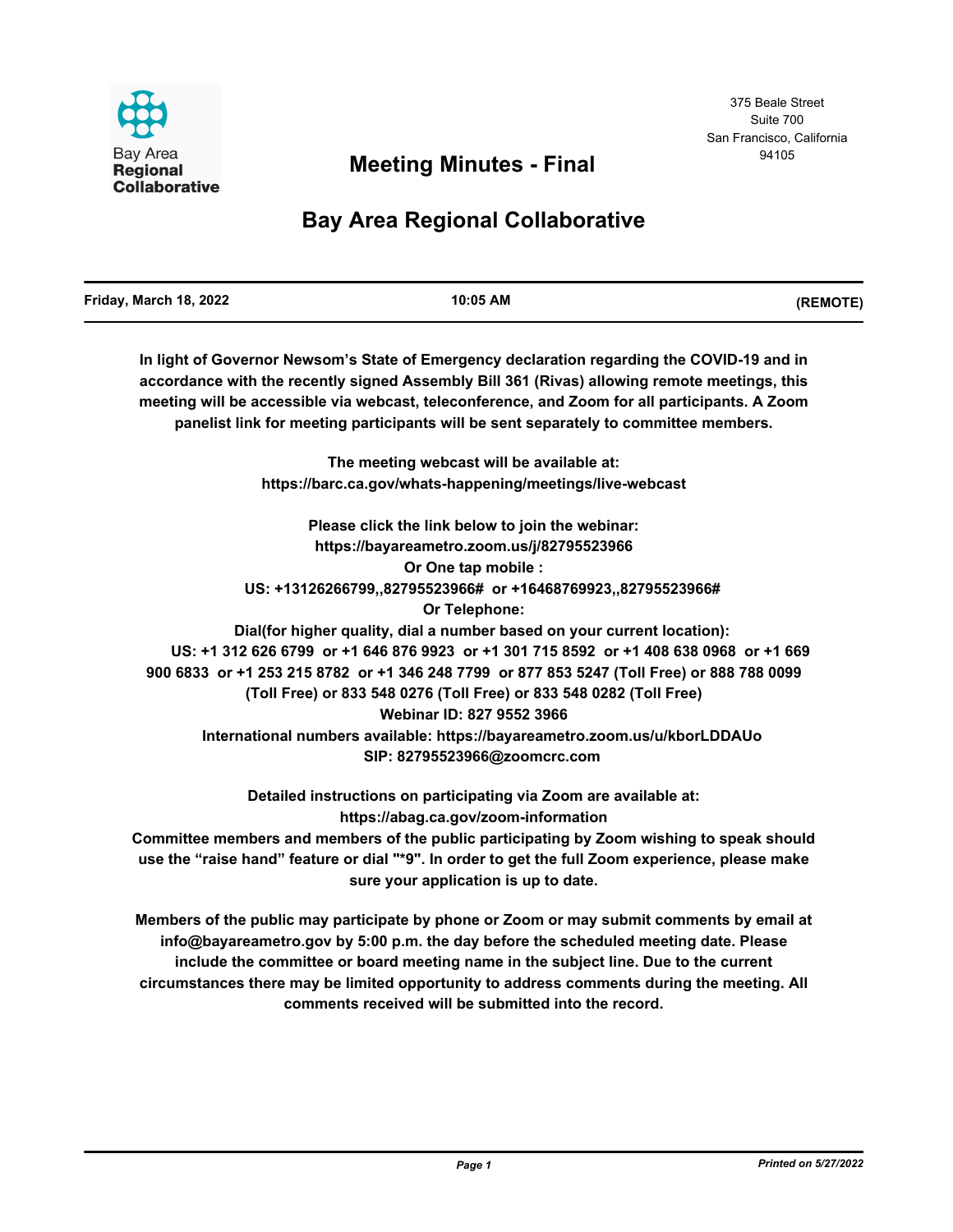**The BARC Governing Board may act on any item on the agenda. The meeting is scheduled to begin at 10:05 a.m. Agenda, roster, and webcast available at https://barc.ca.gov For information, contact Clerk of the Board at (415) 778-5218.**

**Governing Board Members ABAG—Jesse Arreguin, David Hudson, David Rabbitt, Belia Ramos BAAQMD—Teresa Barrett, David Haubert, John J. Bauters, Mark Ross BCDC—John Gioia, Dave Pine, Brad Wagenknecht, Zack Wasserman MTC—Alfredo Pedroza, Jim Spering, Amy Worth**

#### **1. Call to Order / Roll Call / Confirm Quorum**

**Chair Worth called the meeting to order at around 10:07 a.m. Quorum was achieved at 10:09 a.m. A request was made to switch the Agenda item order for #6 and #7. Motion was made by Hudson and Seconded by Bauters. Arreguin & Ross were late and did not vote on the Agenda change.**

**Present:** 9 - Barrett, Bauters, Haubert, Hudson, Pine, Ramos, Ross, Wasserman, and Worth

**Absent:** 6 - Arreguin, Gioia, Pedroza, Rabbitt, Spering, and Wagenknecht

#### **2. Governing Board Member Announcements**

Jack Broadbent is retiring

#### **3. Chair's Report**

[22-0432](http://mtc.legistar.com/gateway.aspx?m=l&id=/matter.aspx?key=23691) BARC Governing Board Chair's Report for March 18, 2022

There was no Chair's report

#### **4. Consent Calendar**

**On the Motion by Worth and second by Ramos, the Consent Calendar was approved. The motion passed unanimously.**

- **Aye:** 8 Barrett, Bauters, Haubert, Hudson, Pine, Ramos, Wasserman and Worth
- **Absent:** 7 Arreguin, Gioia, Pedroza, Rabbitt, Ross, Spering and Wagenknecht
- **4.a** [22-0433](http://mtc.legistar.com/gateway.aspx?m=l&id=/matter.aspx?key=23692) Approval of the minutes of the February 18th BARC GB Meeting
- **4.b** [22-0434](http://mtc.legistar.com/gateway.aspx?m=l&id=/matter.aspx?key=23693) Resolution No. 005 Providing for Remote Meetings Pursuant to AB 361 (Rivas)

#### **5. BARC Member Agency Executive Director Updates**